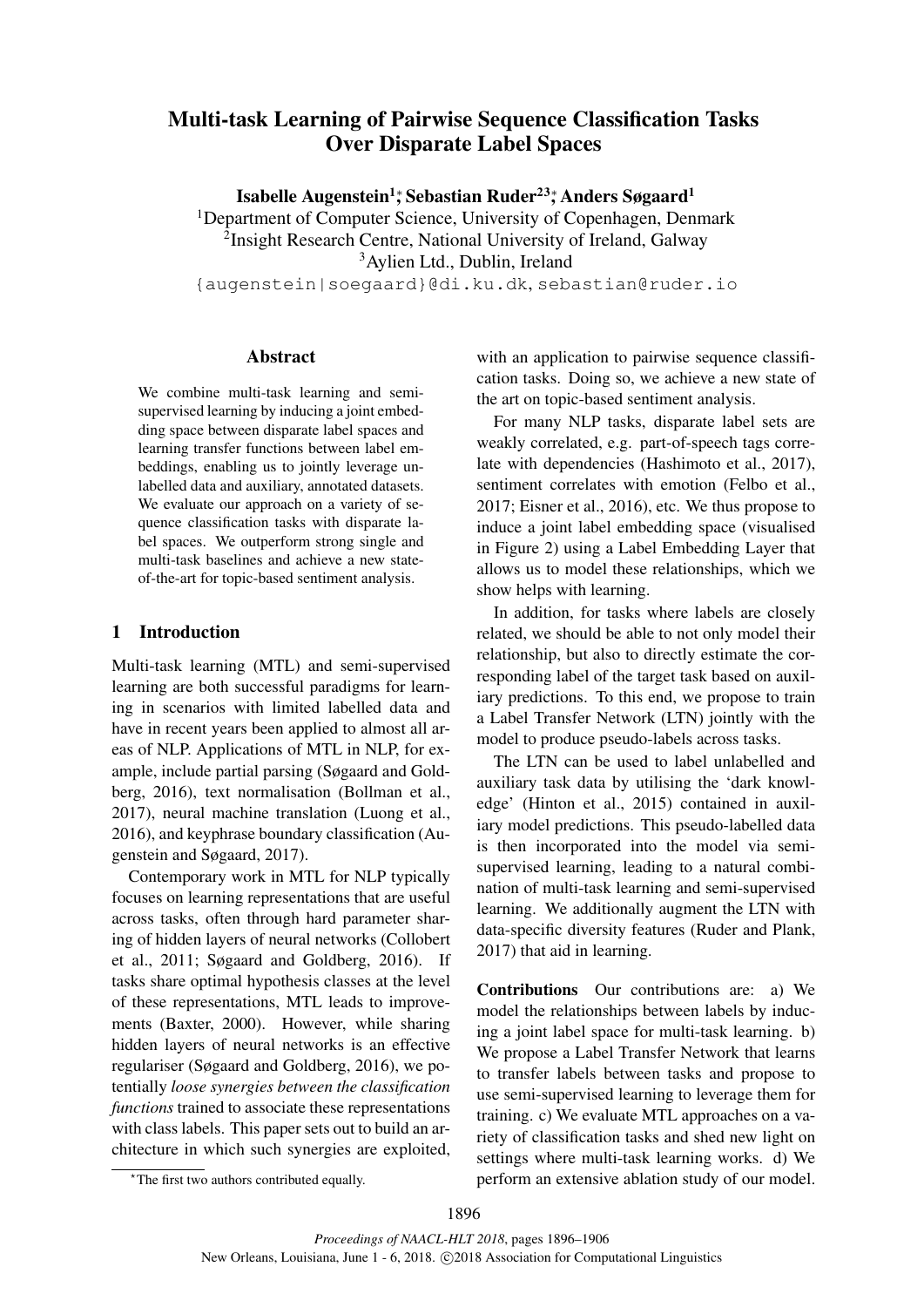e) We report state-of-the-art performance on topicbased sentiment analysis.

## 2 Related work

Learning task similarities Existing approaches for learning similarities between tasks enforce a clustering of tasks (Evgeniou et al., 2005; Jacob et al., 2009), induce a shared prior (Yu et al., 2005; Xue et al., 2007; Daumé III, 2009), or learn a grouping (Kang et al., 2011; Kumar and Daumé III, 2012). These approaches focus on homogeneous tasks and employ linear or Bayesian models. They can thus not be directly applied to our setting with tasks using disparate label sets.

Multi-task learning with neural networks Recent work in multi-task learning goes beyond hard parameter sharing (Caruana, 1993) and considers different sharing structures, e.g. only sharing at lower layers (Søgaard and Goldberg, 2016) and induces private and shared subspaces (Liu et al., 2017; Ruder et al., 2017). These approaches, however, are not able to take into account relationships between labels that may aid in learning. Another related direction is to train on disparate annotations of the same task (Chen et al., 2016; Peng et al., 2017). In contrast, the different nature of our tasks requires a modelling of their label spaces.

Semi-supervised learning There exists a wide range of semi-supervised learning algorithms, e.g., self-training, co-training, tri-training, EM, and combinations thereof, several of which have also been used in NLP. Our approach is probably most closely related to an algorithm called *coforest* (Li and Zhou, 2007). In co-forest, like here, each learner is improved with unlabeled instances labeled by the ensemble consisting of all the other learners. Note also that several researchers have proposed using auxiliary tasks that are unsupervised (Plank et al., 2016; Rei, 2017), which also leads to a form of semi-supervised models.

Label transformations The idea of manually mapping between label sets or learning such a mapping to facilitate transfer is not new. Zhang et al. (2012) use distributional information to map from a language-specific tagset to a tagset used for other languages, in order to facilitate crosslingual transfer. More related to this work, Kim et al. (2015) use canonical correlation analysis to transfer between tasks with disparate label spaces. There has also been work on label transformations

in the context of multi-label classification problems (Yeh et al., 2017).

## 3 Multi-task learning with disparate label spaces

#### 3.1 Problem definition

In our multi-task learning scenario, we have access to labelled datasets for T tasks  $\mathcal{T}_1, \ldots, \mathcal{T}_T$  at training time with a target task  $\mathcal{T}_T$  that we particularly care about. The training dataset for task  $\mathcal{T}_i$  consists of  $N_k$  examples  $X_{\mathcal{T}_i} = \{x_1^{i_1}, \ldots, x_{N_k}^{i_k}\}\$  and their labels  $Y_{\mathcal{T}_i} = \{ \mathbf{y}_1^{\prime i}, \dots, \mathbf{y}_{N_k}^{\prime i} \}$ . Our base model is a deep neural network that performs classic hard parameter sharing (Caruana, 1993): It shares its parameters across tasks and has task-specific softmax output layers, which output a probability distribution  $\mathbf{p}^{\gamma_i}$  for task  $\mathcal{T}_i$  according to the following equation:

$$
\mathbf{p}^{\mathcal{T}_i} = \text{softmax}(\mathbf{W}^{\mathcal{T}_i}\mathbf{h} + \mathbf{b}^{\mathcal{T}_i}) \tag{1}
$$

where softmax(**x**) =  $e^{x}/\sum_{i=1}^{\Vert x \Vert} e^{x_i}$ ,  $\mathbf{W}^{\mathcal{T}_i} \in$  $\mathbb{R}^{L_i \times h}$ ,  $\mathbf{b}^{\mathcal{T}_i} \in \mathbb{R}^{L_i}$  is the weight matrix and bias term of the output layer of task  $\mathcal{T}_i$  respectively,  $\mathbf{h} \in \mathbb{R}^{h}$  is the jointly learned hidden representation,  $L_i$  is the number of labels for task  $\mathcal{T}_i$ , and h is the dimensionality of h.

The MTL model is then trained to minimise the sum of the individual task losses:

$$
\mathcal{L} = \lambda_1 \mathcal{L}_1 + \ldots + \lambda_T \mathcal{L}_T \tag{2}
$$

where  $\mathcal{L}_i$  is the negative log-likelihood objective  $\mathcal{L}_i = \mathcal{H}(\mathbf{p}^{\mathcal{T}_i}, \mathbf{y}^{\mathcal{T}_i}) = -\frac{1}{N}$ tive  $\mathcal{L}_i = \mathcal{H}(\mathbf{p}^{\mathcal{T}_i}, \mathbf{y}^{\mathcal{T}_i}) = -\frac{1}{N} \sum_n \sum_j \log \mathbf{p}_j^{\mathcal{T}_i} \mathbf{y}_j^{\mathcal{T}_i}$ <br>and  $\lambda_i$  is a parameter that determines the weight of task  $\mathcal{T}_i$ . In practice, we apply the same weight to all tasks. We show the full set-up in Figure 1a.

## 3.2 Label Embedding Layer

In order to learn the relationships between labels, we propose a Label Embedding Layer (LEL) that embeds the labels of all tasks in a joint space. Instead of training separate softmax output layers as above, we introduce a label compatibility function  $c(\cdot, \cdot)$  that measures how similar a label with embedding l is to the hidden representation h:

$$
c(\mathbf{l}, \mathbf{h}) = \mathbf{l} \cdot \mathbf{h} \tag{3}
$$

where  $\cdot$  is the dot product. This is similar to the Universal Schema Latent Feature Model introduced by Riedel et al. (2013). In contrast to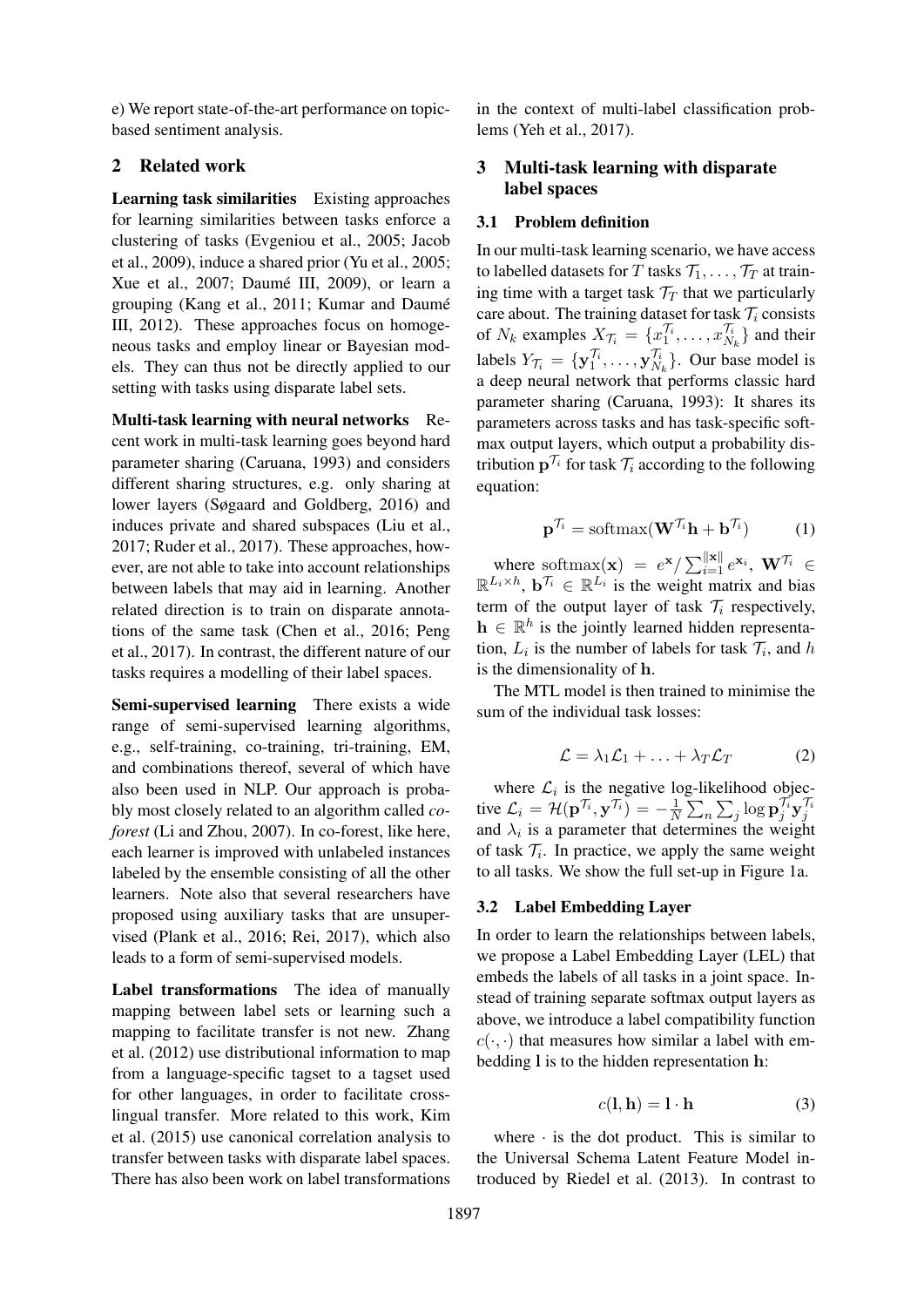

The pseudo-labels  $z^{T_T}$  are produced by the LTN for the main task  $T_T$  using the concatenation of auxiliary task Figure 1: a) Multi-task learning (MTL) with hard parameter sharing and 3 tasks  $\mathcal{T}_{1-3}$  and  $L_{1-3}$  labels per task. A shared representation h is used as input to task-specific softmax layers, which optimise cross-entropy losses  $\mathcal{L}_{1-3}$ . b) MTL with the Label Embedding Layer (LEL) embeds task labels  $l_{1-L}^{1-3}$  in a joint embedding space and uses these for prediction with a label compatibility function. c) Semi-supervised MTL with the Label Transfer Network (LTN) in addition optimises an unsupervised loss  $\mathcal{L}_{pseudo}$  over pseudo-labels  $\mathbf{z}^{T}$  on auxiliary/unlabelled data. label output embeddings  $[**o**<sub>i-1</sub>, **o**<sub>i</sub>, **o**<sub>i+1</sub>]$  as input.

other models that use the dot product in the objective function, we do not have to rely on negative sampling and a hinge loss (Collobert and Weston, 2008) as negative instances (labels) are known. For efficiency purposes, we use matrix multiplication instead of a single dot product and softmax instead of sigmoid activations:

$$
\mathbf{p} = \text{softmax}(\mathbf{L}\mathbf{h}) \tag{4}
$$

where  $\mathbf{L} \in \mathbb{R}^{(\sum_i L_i) \times l}$  is the label embedding matrix for all tasks and  $l$  is the dimensionality of the label embeddings. In practice, we set  $l$  to the hidden dimensionality h. We use padding if  $l \leq$ h. We apply a task-specific mask to  $L$  in order to obtain a task-specific probability distribution  $p^{\gamma_i}$ . The LEL is shared across all tasks, which allows us to learn the relationships between the labels in the joint embedding space. We show MTL with the LEL in Figure 1b.

#### 3.3 Label Transfer Network

The LEL allows us to learn the relationships between labels. In order to make use of these relationships, we would like to leverage the predictions of our auxiliary tasks to estimate a label for the target task. To this end, we introduce the Label Transfer Network (LTN). This network takes the auxiliary task outputs as input. In particular, we define the output label embedding  $o_i$  of task  $\mathcal{T}_i$  as

the sum of the task's label embeddings  $l_i$  weighted with their probability  $\mathbf{p}'_j$ :

$$
\mathbf{o}_{i} = \sum_{j=1}^{L_{i}} \mathbf{p}_{j}^{\mathcal{T}_{i}} \mathbf{l}_{j}
$$
 (5)

The label embeddings l encode general relationship between labels, while the model's probability distribution  $p^{\gamma_i}$  over its predictions encodes finegrained information useful for learning (Hinton et al., 2015). The LTN is trained on labelled target task data. For each example, the corresponding label output embeddings of the auxiliary tasks are fed into a multi-layer perceptron (MLP), which is trained with a negative log-likelihood objective  $\mathcal{L}_{\text{LTN}}$  to produce a pseudo-label  $\mathbf{z}^{T}$  for the target task  $\mathcal{T}_T$ :

$$
LTN_T = MLP([\mathbf{o}_1, \dots, \mathbf{o}_{T-1}])
$$
 (6)

where  $[\cdot, \cdot]$  designates concatenation. The mapping of the tasks in the LTN yields another signal that can be useful for optimisation and act as a regulariser. The LTN can also be seen as a mixtureof-experts layer (Jacobs et al., 1991) where the experts are the auxiliary task models. As the label embeddings are learned jointly with the main model, the LTN is more sensitive to the relationships between labels than a separately learned mixture-of-experts model that only relies on the experts' output distributions. As such, the LTN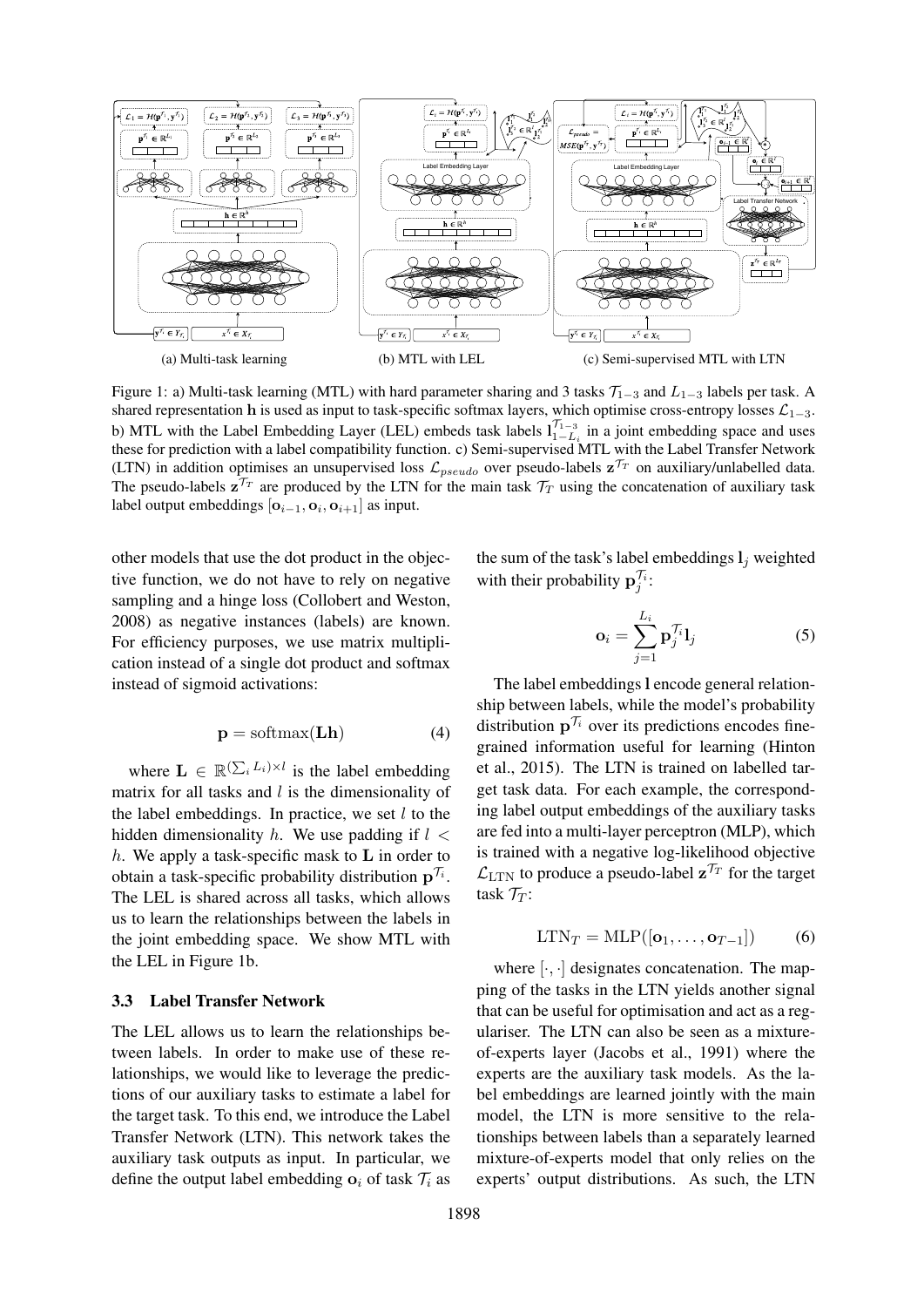can be directly used to produce predictions on unseen data.

#### 3.4 Semi-supervised MTL

The downside of the LTN is that it requires additional parameters and relies on the predictions of the auxiliary models, which impacts the runtime during testing. Instead, of using the LTN for prediction directly, we can use it to provide pseudolabels for unlabelled or auxiliary task data by utilising auxiliary predictions for semi-supervised learning.

We train the target task model on the pseudolabelled data to minimise the squared error between the model predictions  $p^{\gamma_i}$  and the pseudo labels  $z^{\gamma_i}$  produced by the LTN:

$$
\mathcal{L}_{pseudo} = MSE(\mathbf{p}^{\mathcal{T}_T}, \mathbf{z}^{\mathcal{T}_T}) = ||\mathbf{p}^{\mathcal{T}_T} - \mathbf{z}^{\mathcal{T}_T}||^2
$$
\n(7)

We add this loss term to the MTL loss in Equation 2. As the LTN is learned together with the MTL model, pseudo-labels produced early during training will likely not be helpful as they are based on unreliable auxiliary predictions. For this reason, we first train the base MTL model until convergence and then augment it with the LTN. We show the full semi-supervised learning procedure in Figure 1c.

#### 3.5 Data-specific features

When there is a domain shift between the datasets of different tasks as is common for instance when learning NER models with different label sets, the output label embeddings might not contain sufficient information to bridge the domain gap.

To mitigate this discrepancy, we augment the LTN's input with features that have been found useful for transfer learning (Ruder and Plank, 2017). In particular, we use the number of word types, type-token ratio, entropy, Simpson's index, and Rényi entropy as diversity features. We calculate each feature for each example.<sup>1</sup> The features are then concatenated with the input of the LTN.

#### 3.6 Other multi-task improvements

Hard parameter sharing can be overly restrictive and provide a regularisation that is too heavy when jointly learning many tasks. For this reason, we propose several additional improvements that seek

| Task      | Domain         | N       |   | Metric      |
|-----------|----------------|---------|---|-------------|
| $Topic-2$ | Twitter        | 4,346   | 2 | $\rho^{PN}$ |
| Topic-5   | Twitter        | 6,000   | 5 | $MAE^M$     |
| Target    | Twitter        | 6,248   | 3 | $F_1^M$     |
| Stance    | Twitter        | 2,914   | 3 | $F_1^{FA}$  |
| ABSA-L    | <b>Reviews</b> | 2,909   | 3 | Acc         |
| ABSA-R    | Reviews        | 2,507   | 3 | Acc         |
| $FNC-1$   | <b>News</b>    | 39,741  | 4 | Acc         |
| MultiNLI  | Diverse        | 392,702 | 3 | Acc         |

Table 1: Training set statistics and evaluation metrics of every task.  $N: \#$  of examples.  $L: \#$  of labels.

to alleviate this burden: We use skip-connections, which have been shown to be useful for multitask learning in recent work (Ruder et al., 2017). Furthermore, we add a task-specific layer before the output layer, which is useful for learning taskspecific transformations of the shared representations (Søgaard and Goldberg, 2016; Ruder et al., 2017).

#### 4 Experiments

For our experiments, we evaluate on a wide range of text classification tasks. In particular, we choose pairwise classification tasks—i.e. those that condition the reading of one sequence on another sequence—as we are interested in understanding if knowledge can be transferred even for these more complex interactions. To the best of our knowledge, this is the first work on transfer learning between such pairwise sequence classification tasks. We implement all our models in Tensorflow (Abadi et al., 2016) and release the code at https://github.com/ coastalcph/mtl-disparate.

#### 4.1 Tasks and datasets

We use the following tasks and datasets for our experiments, show task statistics in Table 1, and summarise examples in Table 2:

Topic-based sentiment analysis Topic-based sentiment analysis aims to estimate the sentiment of a tweet known to be about a given topic. We use the data from SemEval-2016 Task 4 Subtask B and C (Nakov et al., 2016) for predicting on a twopoint scale of positive and negative (Topic-2) and five-point scale ranging from highly negative to highly positive (Topic-5) respectively. An example from this dataset would be to classify the

<sup>&</sup>lt;sup>1</sup>For more information regarding the feature calculation, refer to Ruder and Plank (2017).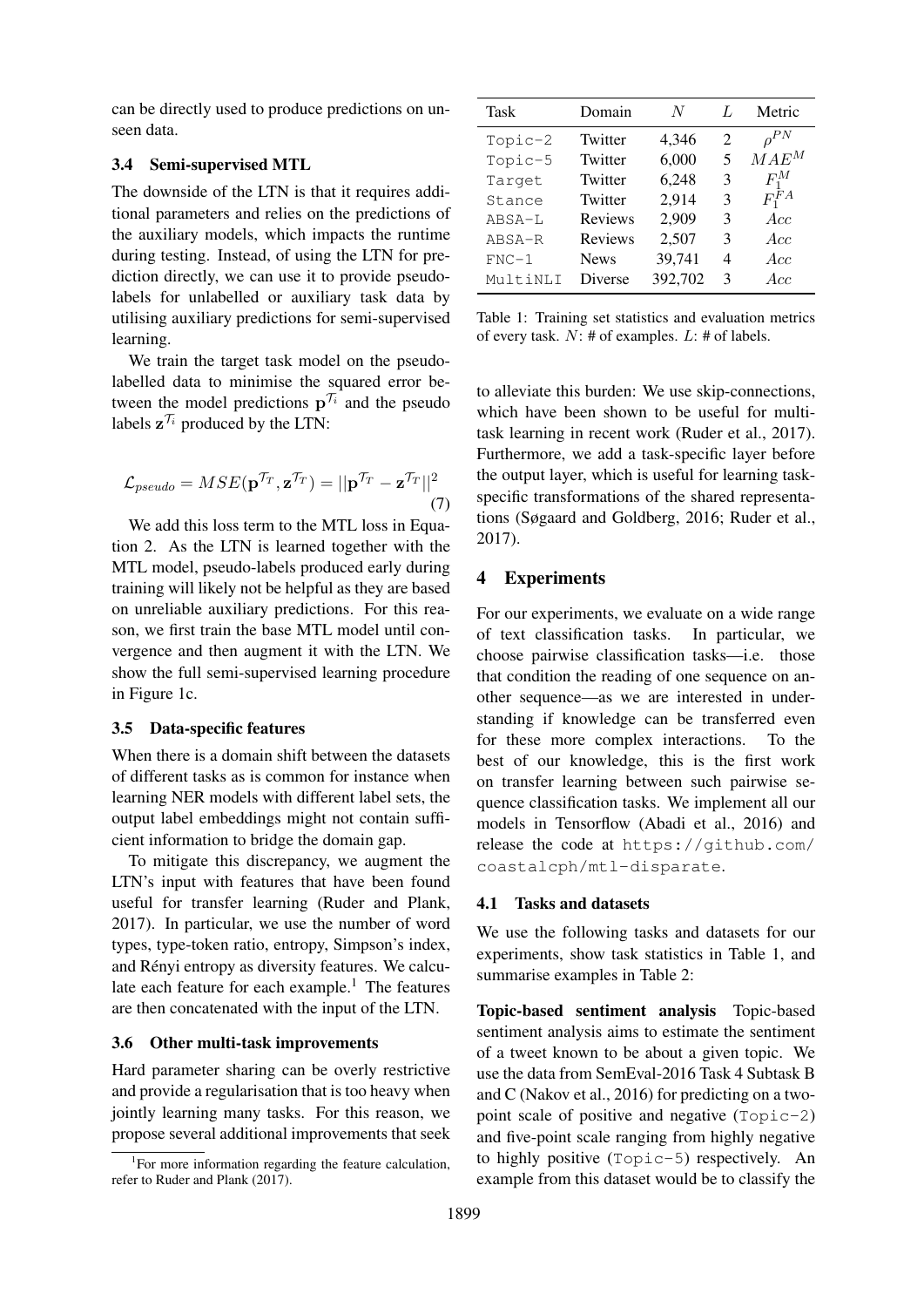Topic-based sentiment analysis: *Tweet*: No power at home, sat in the dark listening to AC/DC in the hope it'll make the electricity come back again *Topic*: AC/DC *Label*: positive

Target-dependent sentiment analysis: *Text*: how do you like settlers of catan for the wii? *Target*: wii *Label*: neutral

Aspect-based sentiment analysis: *Text*: For the price, you cannot eat this well in Manhattan *Aspects*: restaurant prices, food quality *Label*: positive

Stance detection: *Tweet*: Be prepared - if we continue the policies of the liberal left, we will be #Greece *Target*: Donald Trump *Label*: favor

#### Fake news detection:

*Document*: Dino Ferrari hooked the whopper wels catfish, (...), which could be the biggest in the world. *Headline*: Fisherman lands 19 STONE catfish which could be the biggest in the world to be hooked *Label*: agree

> Natural language inference: *Premise*: Fun for only children *Hypothesis*: Fun for adults and children *Label*: contradiction

Table 2: Example instances from the datasets described in Section 4.1.

tweet "No power at home, sat in the dark listening to AC/DC in the hope it'll make the electricity come back again" known to be about the topic "AC/DC", which is labelled as a positive sentiment. The evaluation metrics for Topic-2 and Topic-5 are macro-averaged recall  $(\rho^{PN})$  and macro-averaged mean absolute error  $(MAE^M)$ respectively, which are both averaged across topics.

Target-dependent sentiment analysis Targetdependent sentiment analysis (Target) seeks to classify the sentiment of a text's author towards an entity that occurs in the text as positive, negative, or neutral. We use the data from Dong et al. (2014). An example instance is the expression "how do you like settlers of catan for the wii?" which is labelled as neutral towards the target "wii'.' The evaluation metric is macroaveraged  $F_1$  ( $F_1^M$ ).

Aspect-based sentiment analysis Aspect-based sentiment analysis is the task of identifying

whether an aspect, i.e. a particular property of an item is associated with a positive, negative, or neutral sentiment (Ruder et al., 2016). We use the data of SemEval-2016 Task 5 Subtask 1 Slot 3 (Pontiki et al., 2016) for the laptops (ABSA-L) and restaurants (ABSA-R) domains. An example is the sentence "For the price, you cannot eat this well in Manhattan", labelled as positive towards both the aspects "restaurant prices" and "food quality". The evaluation metric for both domains is accuracy  $(Acc)$ .

Stance detection Stance detection (Stance) requires a model, given a text and a target entity, which might not appear in the text, to predict whether the author of the text is in favour or against the target or whether neither inference is likely (Augenstein et al., 2016). We use the data of SemEval-2016 Task 6 Subtask B (Mohammad et al., 2016). An example from this dataset would be to predict the stance of the tweet "Be prepared - if we continue the policies of the liberal left, we will be #Greece" towards the topic "Donald Trump", labelled as "favor". The evaluation metric is the macro-averaged  $F_1$  score of the "favour" and "against" classes  $(F_1^{FA})$ .

Fake news detection The goal of fake news detection in the context of the Fake News Challenge<sup>2</sup> is to estimate whether the body of a news article agrees, disagrees, discusses, or is unrelated towards a headline. We use the data from the first stage of the Fake News Challenge  $(FNC-1)$ . An example for this dataset is the document "Dino Ferrari hooked the whopper wels catfish,  $(...),$ which could be the biggest in the world." with the headline "Fisherman lands 19 STONE catfish which could be the biggest in the world to be hooked" labelled as "agree". The evaluation metric is accuracy  $(Acc)^3$ .

Natural language inference Natural language inference is the task of predicting whether one sentences entails, contradicts, or is neutral towards another one. We use the Multi-Genre NLI corpus (MultiNLI) from the RepEval 2017 shared task (Nangia et al., 2017). An example for an instance would be the sentence pair "Fun for only children", "Fun for adults and children", which are in a "contradiction" relationship. The evaluation metric is accuracy  $(Acc)$ .

<sup>2</sup>http://www.fakenewschallenge.org/

 $3$ We use the same metric as Riedel et al. (2017).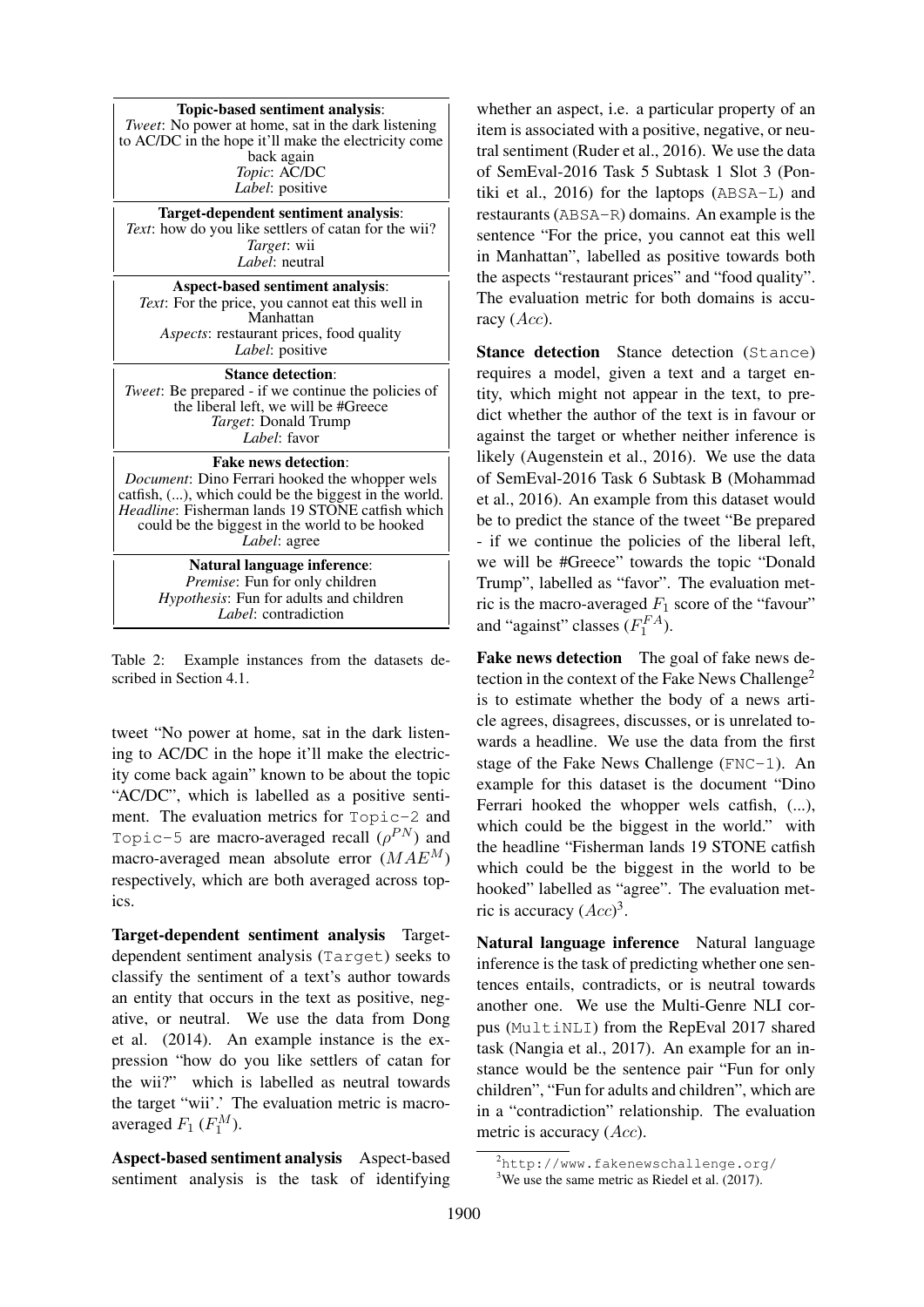|                                       | Stance |                          | FNC MultiNLI Topic-2 Topic-5* ABSA-L ABSA-R Target |                          |                          |                          |                          |       |
|---------------------------------------|--------|--------------------------|----------------------------------------------------|--------------------------|--------------------------|--------------------------|--------------------------|-------|
| Augenstein et al. (2016)              | 49.01  | ÷                        |                                                    |                          |                          |                          |                          |       |
| Riedel et al. $(2017)$                |        | 88.46                    |                                                    |                          |                          |                          |                          |       |
| Chen et al. (2017)                    |        | $\overline{\phantom{a}}$ | 74.90                                              | $\overline{\phantom{a}}$ |                          |                          |                          |       |
| Palogiannidi et al. (2016)            |        | $\overline{\phantom{0}}$ | -                                                  | 79.90                    | $\overline{\phantom{a}}$ | $\overline{\phantom{a}}$ | $\overline{\phantom{0}}$ |       |
| Balikas and Amini (2016)              |        |                          |                                                    |                          | 0.719                    | $\equiv$                 |                          |       |
| Brun et al. (2016)                    |        |                          |                                                    |                          |                          | ٠                        | 88.13                    |       |
| Kumar et al. $(2016)$                 |        |                          |                                                    |                          | $\overline{\phantom{a}}$ | 82.77                    | 86.73                    | -     |
| Vo and Zhang $(2015)$                 |        |                          |                                                    |                          |                          |                          | ۰                        | 69.90 |
| <b>STL</b>                            | 41.1   | 72.72                    | 49.25                                              | 63.92                    | 0.919                    | 76.74                    | 67.47                    | 64.01 |
| $MTL + LEL$                           | 46.26  | 72.71                    | 49.94                                              | 80.52                    | 0.814                    | 74.94                    | 79.90                    | 66.42 |
| $MTL + LEL + LTN$ , main model        | 43.16  | 72.73                    | 48.75                                              | 73.90                    | 0.810                    | 75.06                    | 83.71                    | 66.10 |
| $MTL + LEL + LTN + semi$ , main model | 43.56  | 72.72                    | 48.00                                              | 72.35                    | 0.821                    | 75.42                    | 83.26                    | 63.00 |

Table 3: Comparison of our best performing models on the test set against a single task baseline and the state of the art, with task specific metrics. \*: lower is better. Bold: best. Underlined: second-best.

#### 4.2 Base model

Our base model is the Bidirectional Encoding model (Augenstein et al., 2016), a state-of-theart model for stance detection that conditions a bidirectional LSTM (BiLSTM) encoding of a text on the BiLSTM encoding of the target. Unlike Augenstein et al. (2016), we do not pre-train word embeddings on a larger set of unlabelled indomain text for each task as we are mainly interested in exploring the benefit of multi-task learning for generalisation.

#### 4.3 Training settings

We use BiLSTMs with one hidden layer of 100 dimensions, 100-dimensional randomly initialised word embeddings, a label embedding size of 100. We train our models with RMSProp, a learning rate of 0.001, a batch size of 128, and early stopping on the validation set of the main task with a patience of 3.

## 5 Results

Our main results are shown in Table 3, with a comparison against the state of the art. We present the results of our multi-task learning network with label embeddings (MTL + LEL), multi-task learning with label transfer (MTL + LEL + LTN), and the semi-supervised extension of this model. On 7/8 tasks, at least one of our architectures is better than single-task learning; and in 4/8, all our architectures are much better than single-task learning.

The state-of-the-art systems we compare against are often highly specialised, taskdependent architectures. Our architectures, in contrast, have not been optimised to compare

favourably against the state of the art, as our main objective is to develop a novel approach to multi-task learning leveraging synergies between label sets and knowledge of marginal distributions from unlabeled data. For example, we do not use pre-trained word embeddings (Augenstein et al., 2016; Palogiannidi et al., 2016; Vo and Zhang, 2015), class weighting to deal with label imbalance (Balikas and Amini, 2016), or domainspecific sentiment lexicons (Brun et al., 2016; Kumar et al., 2016). Nevertheless, our approach outperforms the state-of-the-art on two-way topic-based sentiment analysis (Topic-2).

The poor performance compared to the stateof-the-art on FNC and MultiNLI is expected; as we alternate among the tasks during training, our model only sees a comparatively small number of examples of both corpora, which are one and two orders of magnitude larger than the other datasets. For this reason, we do not achieve good performance on these tasks as main tasks, but they are still useful as auxiliary tasks as seen in Table 4.

### 6 Analysis

## 6.1 Label Embeddings

Our results above show that, indeed, modelling the similarity between tasks using label embeddings sometimes leads to much better performance. Figure 2 shows why. In Figure 2, we visualise the label embeddings of an MTL+LEL model trained on all tasks, using PCA. As we can see, similar labels are clustered together across tasks, e.g. there are two positive clusters (middle-right and top-right), two negative clusters (middle-left and bottom-left), and two neutral clusters (middle-top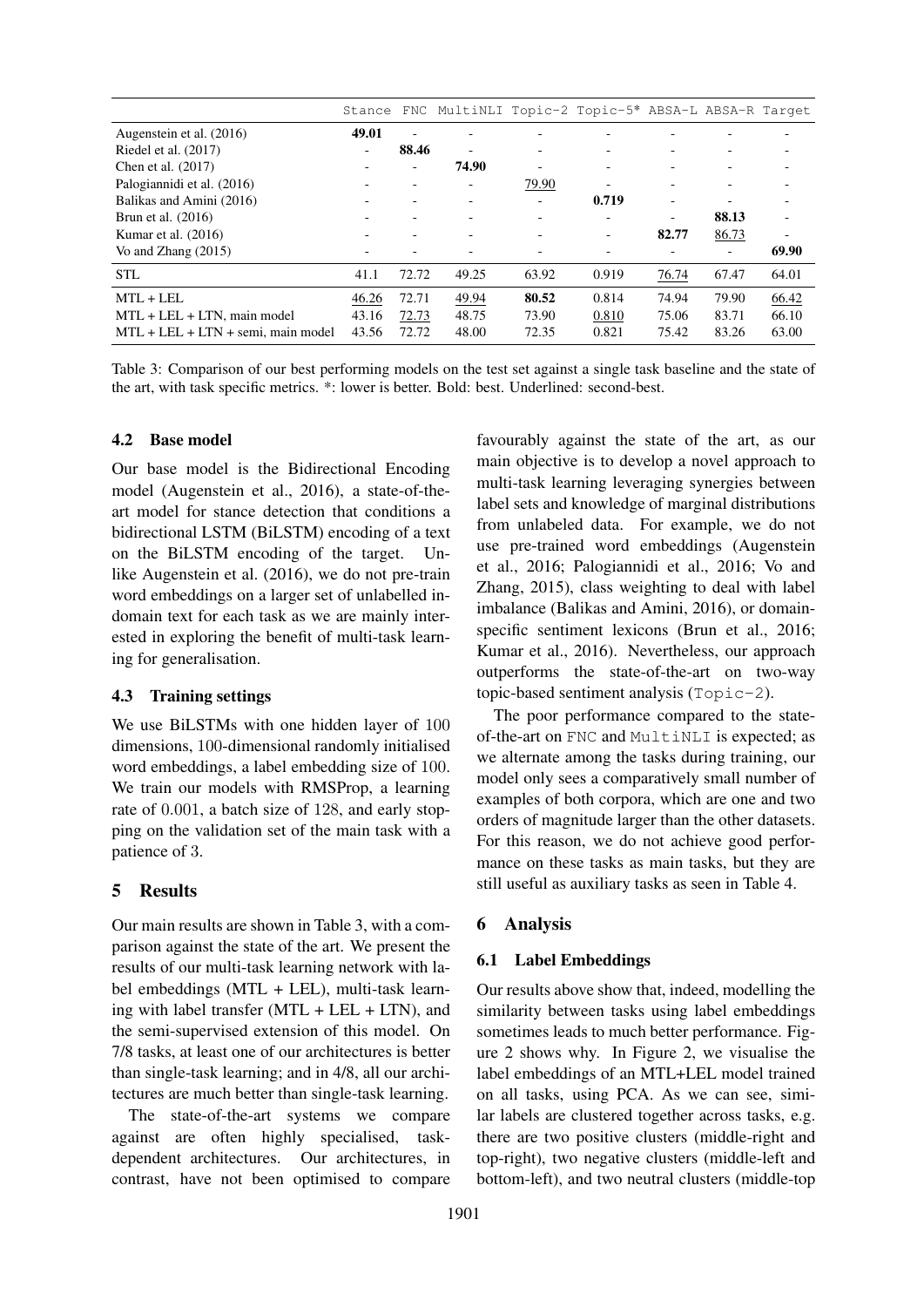

Figure 2: Label embeddings of all tasks. Positive, negative, and neutral labels are clustered together.

#### and middle-bottom).

Our visualisation also provides us with a picture of what auxilary tasks are beneficial, and to what extent we can expect synergies from multitask learning. For instance, the notion of positive sentiment appears to be very similar across the topic-based and aspect-based tasks, while the conceptions of negative and neutral sentiment differ. In addition, we can see that the model has failed to learn a relationship between MultiNLI labels and those of other tasks, possibly accounting for its poor performance on the inference task. We did not evaluate the correlation between label embeddings and task performance, but Bjerva (2017) recently suggested that mutual information of target and auxiliary task label sets is a good predictor of gains from multi-task learning.

#### 6.2 Auxilary Tasks

For each task, we show the auxiliary tasks that achieved the best performance on the development data in Table 4. In contrast to most existing work, we did not restrict ourselves to performing multitask learning with only one auxiliary task (Søgaard and Goldberg, 2016; Bingel and Søgaard, 2017). Indeed we find that most often a combination of auxiliary tasks achieves the best performance. Indomain tasks are less used than we assumed; only Target is consistently used by all Twitter main tasks. In addition, tasks with a higher number of labels, e.g. Topic-5 are used more often. Such tasks provide a more fine-grained reward signal, which may help in learning representations that generalise better. Finally, tasks with large amounts

Main task Auxiliary tasks

|         | $Topic-2$                  | FNC-1, MultiNLI, Target  |
|---------|----------------------------|--------------------------|
| Topic-5 | FNC-1, MultiNLI, ABSA-L,   |                          |
|         | Target                     |                          |
|         | Target                     | FNC-1, MultiNLI, Topic-5 |
|         | Stance                     | FNC-1, MultiNLI, Target  |
|         | ABSA-L                     | $Topic-5$                |
|         | $ARSA-R$                   | Topic-5, ABSA-L, Target  |
| $FNC-1$ | Stance, MultiNLI, Topic-5, |                          |
|         | ABSA-R, Target             |                          |
|         | MultiNLI                   | Topic-5                  |
|         |                            |                          |

Table 4: Best-performing auxiliary tasks for different main tasks.

of training data such as FNC-1 and MultiNLI are also used more often. Even if not directly related, the larger amount of training data that can be indirectly leveraged via multi-task learning may help the model focus on relevant parts of the representation space (Caruana, 1993). These observations shed additional light on when multi-task learning may be useful that go beyond existing studies (Bingel and Søgaard, 2017).

#### 6.3 Ablation analysis

We now perform a detailed ablation analysis of our model, the results of which are shown in Table 5. We ablate whether to use the LEL (*+ LEL*), whether to use the LTN (*+ LTN*), whether to use the LEL output or the main model output for prediction (main model output is indicated by *, main model*), and whether to use the LTN as a regulariser or for semi-supervised learning (semisupervised learning is indicated by *+ semi*). We further test whether to use diversity features (*– diversity feats*) and whether to use main model predictions for the LTN (*+ main model feats*).

Overall, the addition of the Label Embedding Layer improves the performance over regular MTL in almost all cases.

#### 6.4 Label transfer network

To understand the performance of the LTN, we analyse learning curves of the relabelling function vs. the main model. Examples for all tasks without semi-supervised learning are shown in Figure 3. One can observe that the relabelling model does not take long to converge as it has fewer parameters than the main model. Once the relabelling model is learned alongside the main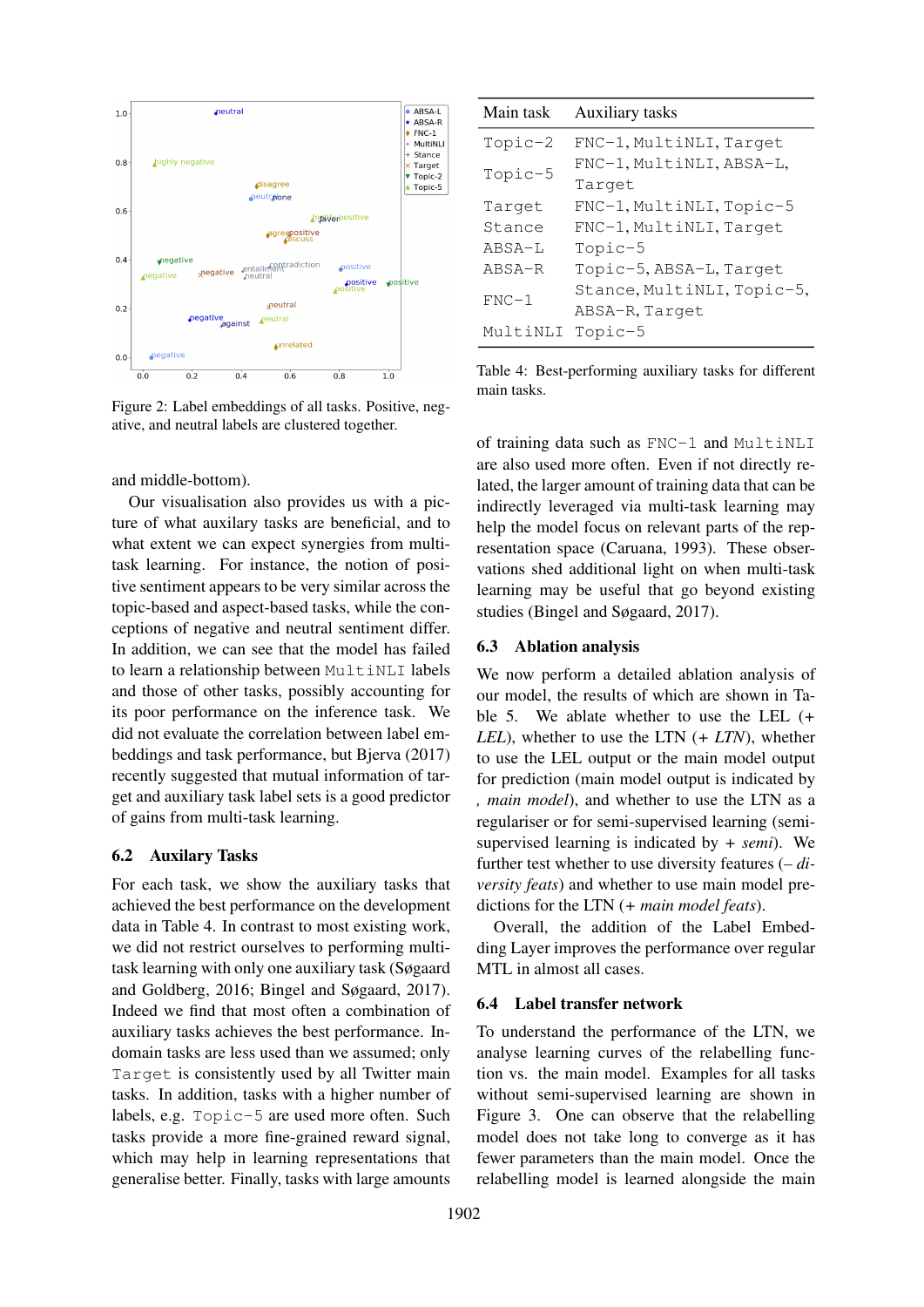|                                                                           |       |       | Stance FNC MultiNLI Topic-2 Topic-5* ABSA-L ABSA-R Target |       |       |       |       |       |
|---------------------------------------------------------------------------|-------|-------|-----------------------------------------------------------|-------|-------|-------|-------|-------|
| <b>MTL</b>                                                                | 44.12 | 72.75 | 49.39                                                     | 80.74 | 0.859 | 74.94 | 82.25 | 65.73 |
| $MTL + LEL$                                                               | 46.26 | 72.71 | 49.94                                                     | 80.52 | 0.814 | 74.94 | 79.90 | 66.42 |
| $MTL + LTN$                                                               | 40.95 | 72.72 | 44.14                                                     | 78.31 | 0.851 | 73.98 | 82.37 | 63.71 |
| MTL + LTN, main model                                                     | 41.60 | 72.72 | 47.62                                                     | 79.98 | 0.814 | 75.54 | 81.70 | 65.61 |
| $MTL + LEL + LTN$                                                         | 44.48 | 72.76 | 43.72                                                     | 74.07 | 0.821 | 75.66 | 81.92 | 65.00 |
| MTL + LEL + LTN, main model                                               | 43.16 | 72.73 | 48.75                                                     | 73.90 | 0.810 | 75.06 | 83.71 | 66.10 |
| $MTL + LEL + LTN + \text{main preds}$ feats                               | 42.78 | 72.72 | 45.41                                                     | 66.30 | 0.835 | 73.86 | 81.81 | 65.08 |
| $MTL + LEL + LTN + \text{main preds}$ feats, main model                   |       | 72.73 | 48.81                                                     | 67.53 | 0.803 | 75.18 | 82.59 | 63.95 |
| $MTL + LEL + LTN + \text{main preds}$ feats – diversity feats             | 42.78 | 72.72 | 43.13                                                     | 66.3  | 0.835 | 73.5  | 81.7  | 63.95 |
| $MTL + LEL + LTN + \text{main preds}$ feats – diversity feats, main model | 42.47 | 72.74 | 47.84                                                     | 67.53 | 0.807 | 74.82 | 82.14 | 65.11 |
| $MTL + LEL + LTN +$ semi                                                  | 42.65 | 72.75 | 44.28                                                     | 77.81 | 0.841 | 74.10 | 81.36 | 64.45 |
| $MTL + LEL + LTN +$ semi, main model                                      | 43.56 | 72.72 | 48.00                                                     | 72.35 | 0.821 | 75.42 | 83.26 | 63.00 |

Table 5: Ablation results with task-specific evaluation metrics on test set with early stopping on dev set. *LTN* means the output of the relabelling function is shown, which does not use the task predictions, only predictions from other tasks. *LTN + main preds feats* means main model predictions are used as features for the relabelling function. *LTN, main model* means that the main model predictions of the model that trains a relabelling function are used. Note that for MultiNLI, we down-sample the training data. \*: lower is better. Bold: best. Underlined: second-best.

| Task       |           |      | Main LTN Main (Semi) LTN (Semi) |      |
|------------|-----------|------|---------------------------------|------|
| Stance     | 2.12 2.62 |      | 1.94                            | 1.28 |
| <b>FNC</b> | 4.28      | 2.49 | 6.92                            | 4.84 |
| MultiNLI   | 1.5       | 1.95 | 1.94                            | 1.28 |
| $Topic-2$  | 6.45 4.44 |      | 5.87                            | 5.59 |
| Topic-5*   | 9.22 9.71 |      | 11.3                            | 5.90 |
| ABSA-L     | 3.79      | 2.52 | 9.06                            | 6.63 |
| ABSA-R     | 10.6      | 6.70 | 9.06                            | 6.63 |
| Target     | 26.3      | 14.6 | 20.1                            | 15.7 |

Table 6: Error analysis of LTN with and without semisupervised learning for all tasks. Metric shown: percentage of correct predictions only made by either the relabelling function or the main model, respectively, relative to the the number of all correct predictions.

model, the main model performance first stagnates, then starts to increase again. For some of the tasks, the main model ends up with a higher task score than the relabelling model. We hypothesise that the softmax predictions of other, even highly related tasks are less helpful for predicting main labels than the output layer of the main task model. At best, learning the relabelling model alongside the main model might act as a regulariser to the main model and thus improve the main model's performance over a baseline MTL model, as it is the case for TOPIC-5 (see Table 5).

To further analyse the performance of the LTN, we look into to what degree predictions of the main model and the relabelling model for individual instances are complementary to one another. Or, said differently, we measure the percentage of correct predictions made only by the relabelling



Figure 3: Learning curves with LTN for selected tasks, dev performances shown. The main model is pretrained for 10 epochs, after which the relabelling function is trained.

model or made only by the main model, relative to the number of correct predictions overall. Results of this for each task are shown in Table 6 for the LTN with and without semi-supervised learning. One can observe that, even though the relabelling function overall contributes to the score to a lesser degree than the main model, a substantial number of correct predictions are made by the relabelling function that are missed by the main model. This is most prominently pronounced for ABSA-R, where the proportion is 14.6.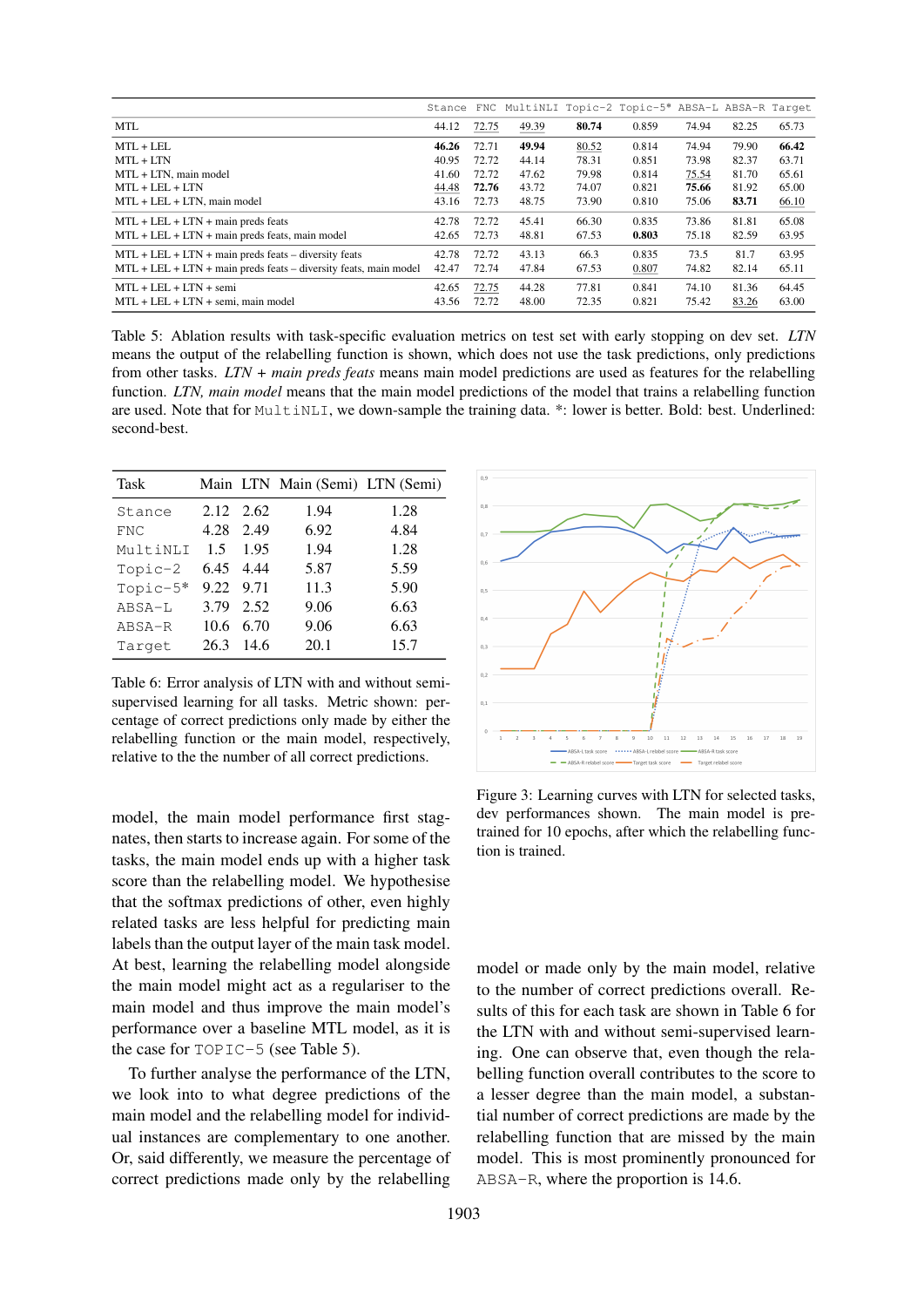#### 7 Conclusion

We have presented a multi-task learning architecture that (i) leverages potential synergies between classifier functions relating shared representations with disparate label spaces and (ii) enables learning from mixtures of labeled and unlabeled data. We have presented experiments with combinations of eight pairwise sequence classification tasks. Our results show that leveraging synergies between label spaces sometimes leads to big improvements, and we have presented a new state of the art for topic-based sentiment analysis. Our analysis further showed that (a) the learned label embeddings were indicative of gains from multitask learning, (b) auxiliary tasks were often beneficial across domains, and (c) label embeddings almost always led to better performance. We also investigated the dynamics of the label transfer network we use for exploiting the synergies between disparate label spaces.

#### Acknowledgments

Sebastian Ruder is supported by the Irish Research Council Grant Number EBPPG/2014/30 and Science Foundation Ireland Grant Number SFI/12/RC/2289. Anders Søgaard is supported by the ERC Starting Grant Number 313695. Isabelle Augenstein is supported by Eurostars grant Number E10138. We further gratefully acknowledge the support of NVIDIA Corporation with the donation of the Titan Xp GPU used for this research.

## References

- Martín Abadi, Ashish Agarwal, Paul Barham, Eugene Brevdo, Zhifeng Chen, Craig Citro, Greg S Corrado, Andy Davis, Jeffrey Dean, Matthieu Devin, et al. 2016. Tensorflow: Large-scale machine learning on heterogeneous distributed systems. *arXiv preprint arXiv:1603.04467* .
- Isabelle Augenstein, Tim Rocktäschel, Andreas Vlachos, and Kalina Bontcheva. 2016. Twitter Stance Detection with Bidirectional Conditional Encoding. In *Proceedings of EMNLP*.
- Isabelle Augenstein and Anders Søgaard. 2017. Multitask learning of keyphrase boundary detection. In *Proceedings of ACL*.
- Georgios Balikas and Massih-Reza Amini. 2016. TwiSE at SemEval-2016 Task 4: Twitter Sentiment Classification. In *Proceedings of SemEval*.
- Jonathan Baxter. 2000. A Model of Inductive Bias Learning. *JAIR* 12:149–198.
- Joachim Bingel and Anders Søgaard. 2017. Identifying beneficial task relations for multi-task learning in deep neural networks. In *Proceedings of EACL*.
- Johannes Bjerva. 2017. Will my auxiliary tagging task help? Estimating Auxiliary Tasks Effectivity in Multi-Task Learning. In *Proceedings of NODAL-IDA*.
- Marcel Bollman, Joachim Bingel, and Anders Søgaard. 2017. Learning attention for historical text normalization by learning to pronounce. In *Proceedings of ACL*.
- Caroline Brun, Julien Perez, and Claude Roux. 2016. XRCE at SemEval-2016 Task 5: Feedbacked Ensemble Modelling on Syntactico-Semantic Knowledge for Aspect Based Sentiment Analysis. *Proceedings of SemEval* .
- Rich Caruana. 1993. Multitask Learning: A Knowledge-Based Source of Inductive Bias. In *Proceedings of ICML*.
- Hongshen Chen, Yue Zhang, and Qun Liu. 2016. Neural Network for Heterogeneous Annotations. In *Proceedings of EMNLP*.
- Qian Chen, Xiaodan Zhu, Zhen-Hua Ling, Si Wei, Hui Jiang, and Diana Inkpen. 2017. Recurrent neural network-based sentence encoder with gated attention for natural language inference. *arXiv preprint arXiv:1708.01353* .
- Ronan Collobert and Jason Weston. 2008. A Unified Architecture for Natural Language Processing: Deep Neural Networks with Multitask Learning. In *Proceedings of ICML*.
- Ronan Collobert, Jason Weston, Léon Bottou, Michael Karlen, Koray Kavukcuoglu, and Pavel Kuksa. 2011. Natural language processing (almost) from scratch. *The Journal of Machine Learning Research* 12:2493–2537.
- Hal Daumé III. 2009. Bayesian multitask learning with latent hierarchies. In *Proceedings of UAI*.
- Li Dong, Furu Wei, Chuanqi Tan, Duyu Tang, Ming Zhou, and Ke Xu. 2014. Adaptive Recursive Neural Network for Target-dependent Twitter Sentiment Classification. In *Proceedings of ACL*. pages 49–54.
- Ben Eisner, Tim Rocktäschel, Isabelle Augenstein, Matko Bosnjak, and Sebastian Riedel. 2016. emoji2vec: Learning Emoji Representations from their Description. In *Proceedings of SocialNLP*.
- Theodoros Evgeniou, Charles A. Micchelli, and Massimiliano Pontil. 2005. Learning multiple tasks with kernel methods. *Journal of Machine Learning Research* 6:615–637.
- Bjarke Felbo, Alan Mislove, Anders Søgaard, Iyad Rahwan, and Sune Lehmann. 2017. Using millions of emoji occurrences to learn any-domain representations for detecting sentiment, emotion and sarcasm. In *Proceedings of EMNLP*.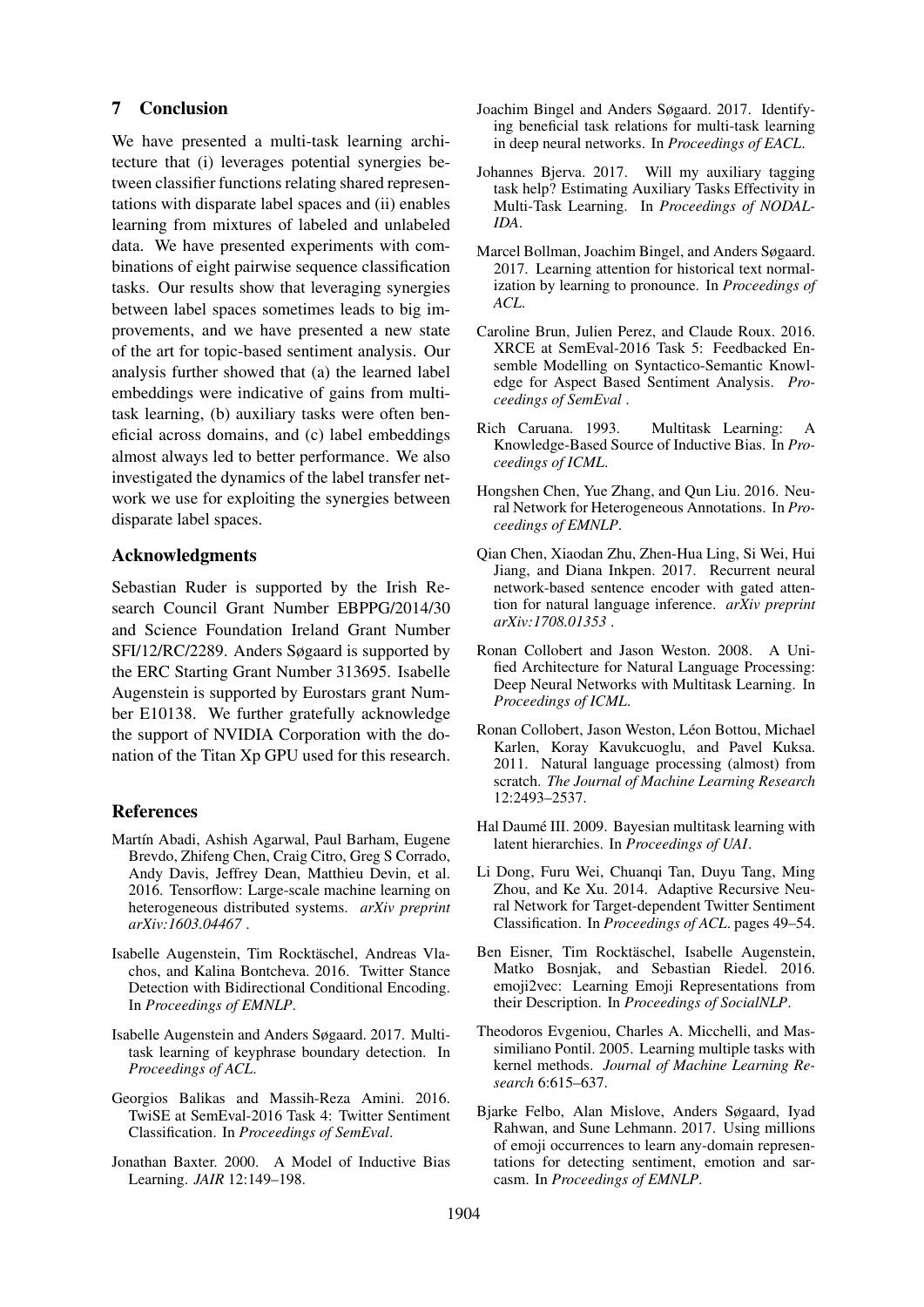- Kazuma Hashimoto, Caiming Xiong, Yoshimasa Tsuruoka, and Richard Socher. 2017. A Joint Many-Task Model: Growing a Neural Network for Multiple NLP Tasks. In *Proceedings of EMNLP*.
- Geoffrey Hinton, Oriol Vinyals, and Jeff Dean. 2015. Distilling the Knowledge in a Neural Network. *arXiv preprint arXiv:1503.02531* .
- Laurent Jacob, Jean-Philippe Vert, Francis R Bach, and Jean-philippe Vert. 2009. Clustered Multi-Task Learning: A Convex Formulation. In *Proceedings of NIPS*. pages 745–752.
- Robert a. Jacobs, Michael I. Jordan, Steven J. Nowlan, and Geoffrey E. Hinton. 1991. Adaptive Mixtures of Local Experts. *Neural Computation* 3(1):79–87.
- Zhuoliang Kang, Kristen Grauman, and Fei Sha. 2011. Learning with Whom to Share in Multi-task Feature Learning. In *Proceedings of ICML*.
- Young-Bum Kim, Karl Stratos, Ruhi Sarikaya, and Minwoo Jeong. 2015. New Transfer Learning Techniques for Disparate Label Sets. In *Proceedings of ACL*.
- Abhishek Kumar and Hal Daumé III. 2012. Learning Task Grouping and Overlap in Multi-task Learning. *Proceedings of the 29th International Conference on Machine Learning* pages 1383–1390.
- Ayush Kumar, Sarah Kohail, Amit Kumar, Asif Ekbal, and Chris Biemann. 2016. IIT-TUDA at SemEval-2016 Task 5: Beyond Sentiment Lexicon: Combining Domain Dependency and Distributional Semantics Features for Aspect Based Sentiment Analysis. *Proceedings of SemEval* .
- Ming Li and Zhi-Hua Zhou. 2007. Improve Computer-Aided Diagnosis With Machine Learning Techniques Using Undiagnosed Samples. *IEEE Transactions on Systems, Man and Cybernetics* 37(6):1088– 1098.
- Pengfei Liu, Xipeng Qiu, and Xuanjing Huang. 2017. Adversarial Multi-task Learning for Text Classification. In *Proceedings of ACL*.
- Minh-Thang Luong, Quoc V. Le, Ilya Sutskever, Oriol Vinyals, and Lukasz Kaiser. 2016. Multi-task Sequence to Sequence Learning. In *Proceedings of ICLR*.
- Saif Mohammad, Svetlana Kiritchenko, Parinaz Sobhani, Xiaodan Zhu, and Colin Cherry. 2016. Semeval-2016 task 6: Detecting stance in tweets. In *Proceedings of SemEval*.
- Preslav Nakov, Alan Ritter, Sara Rosenthal, Veselin Stoyanov, and Fabrizio Sebastiani. 2016. SemEval-2016 Task 4: Sentiment Analysis in Twitter. In *Proceedings of SemEval*. San Diego, California.
- Nikita Nangia, Adina Williams, Angeliki Lazaridou, and Samuel R. Bowman. 2017. The RepEval 2017 Shared Task: Multi-Genre Natural Language Inference with Sentence Representations. In *Proceedings of RepEval*.
- Elisavet Palogiannidi, Athanasia Kolovou, Fenia Christopoulou, Filippos Kokkinos, Elias Iosif, Nikolaos Malandrakis, Haris Papageorgiou, Shrikanth Narayanan, and Alexandros Potamianos. 2016. Tweester at SemEval-2016 Task 4: Sentiment Analysis in Twitter Using Semantic-Affective Model Adaptation. In *Proceedings of SemEval*. pages 155– 163.
- Hao Peng, Sam Thomson, Noah A Smith, and Paul G Allen. 2017. Deep Multitask Learning for Semantic Dependency Parsing. In *Proceedings of ACL 2017*.
- Barbara Plank, Anders Søgaard, and Yoav Goldberg. 2016. Multilingual Part-of-Speech Tagging with Bidirectional Long Short-Term Memory Models and Auxiliary Loss. In *Proceedings of ACL*.
- Maria Pontiki, Dimitris Galanis, Haris Papageorgiou, Ion Androutsopoulos, Suresh Manandhar, Mohammed AL-Smadi, Mahmoud Al-Ayyoub, Yanyan Zhao, Bing Qin, Orphée De Clercq, Veronique Hoste, Marianna Apidianaki, Xavier Tannier, Natalia Loukachevitch, Evgeniy Kotelnikov, Núria Bel, Salud Maria Jiménez-Zafra, and Gülşen Eryiğit. 2016. SemEval-2016 Task 5: Aspect Based Sentiment Analysis. In *Proceedings of SemEval*.
- Marek Rei. 2017. Semi-supervised Multitask Learning for Sequence Labeling. In *Proceedings of ACL 2017*.
- Benjamin Riedel, Isabelle Augenstein, Georgios P Spithourakis, and Sebastian Riedel. 2017. A simple but tough-to-beat baseline for the Fake News Challenge stance detection task. In *arXiv preprint arXiv:1707.03264*.
- Sebastian Riedel, Limin Yao, Andrew McCallum, and Benjamin M. Marlin. 2013. Relation Extraction with Matrix Factorization and Universal Schemas. *Proceedings of NAACL-HLT* pages 74–84.
- Sebastian Ruder, Joachim Bingel, Isabelle Augenstein, and Anders Søgaard. 2017. Sluice networks: Learning what to share between loosely related tasks. In *CoRR, abs/1705.08142*.
- Sebastian Ruder, Parsa Ghaffari, and John G. Breslin. 2016. A Hierarchical Model of Reviews for Aspectbased Sentiment Analysis. *Proceedings of EMNLP* pages 999–1005.
- Sebastian Ruder and Barbara Plank. 2017. Learning to select data for transfer learning with Bayesian Optimization. In *Proceedings of EMNLP*.
- Anders Søgaard and Yoav Goldberg. 2016. Deep multi-task learning with low level tasks supervised at lower layers. In *Proceedings of ACL*.